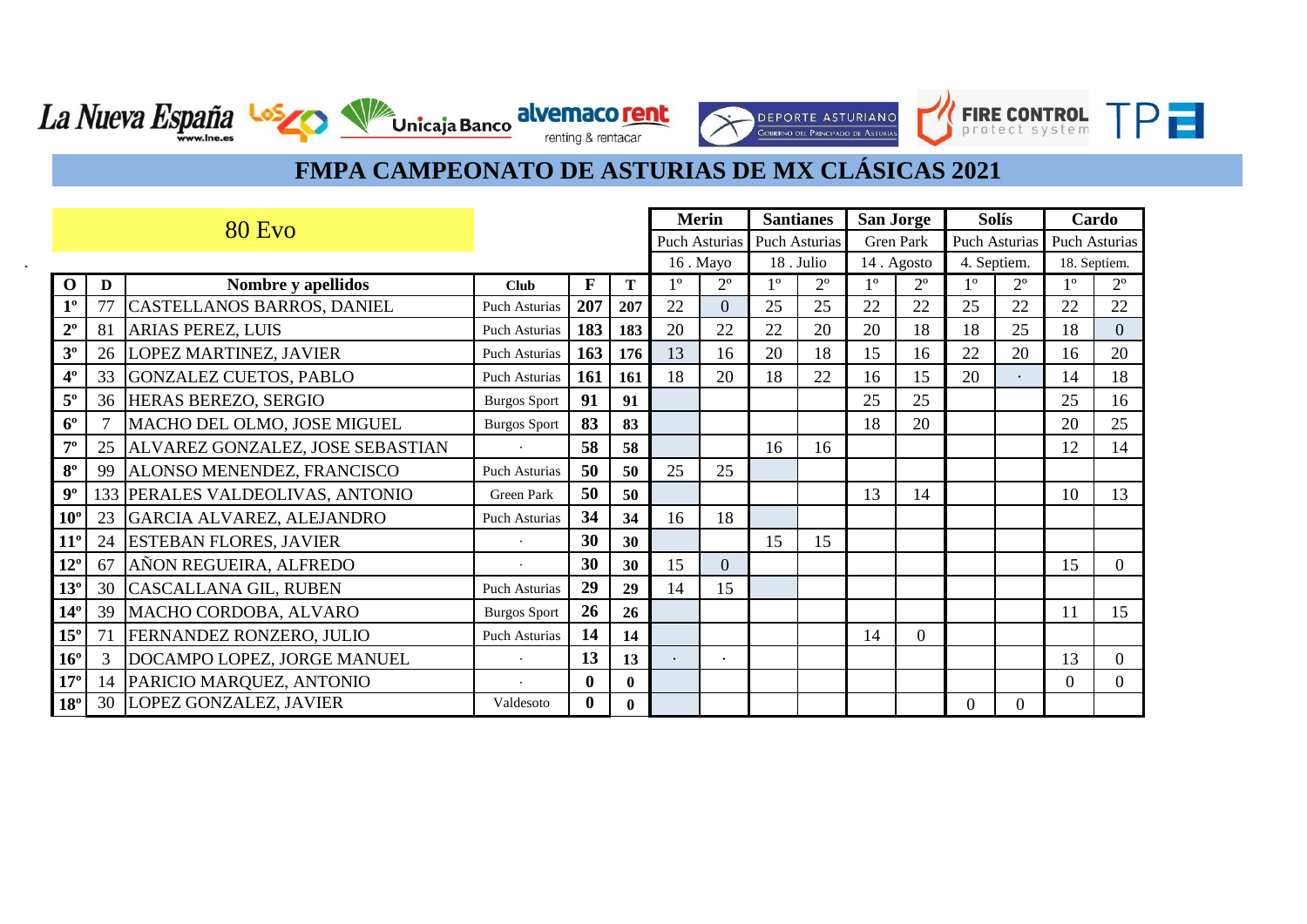**TPF** 

FIRE CONTROL

Г

**DEPORTE ASTURIANO** 

CONFRNO DEL PRINCIPADO DE ASTUR

Unicaja Banco alvemaco rent

La Nueva España Losz

|              | 80 Twishock |                                    |                      |              |              |                | <b>Merin</b>  | <b>Santianes</b> |                | San Jorge   |             | <b>Solís</b>  |             | Cardo         |              |
|--------------|-------------|------------------------------------|----------------------|--------------|--------------|----------------|---------------|------------------|----------------|-------------|-------------|---------------|-------------|---------------|--------------|
|              |             |                                    |                      |              |              |                | Puch Asturias |                  | Puch Asturias  |             | Gren Park   | Puch Asturias |             | Puch Asturias |              |
|              |             |                                    |                      |              |              |                | 16. Mayo      |                  | 18. Julio      |             | 14. Agosto  | 4. Septiem.   |             |               | 18. Septiem. |
| $\mathbf 0$  | D           | Nombre y apellidos                 | <b>Club</b>          | F            | T            | 10             | $2^{\circ}$   | $1^{\circ}$      | $2^{\circ}$    | $1^{\circ}$ | $2^{\circ}$ | $1^{\circ}$   | $2^{\circ}$ | 1°            | $2^{\circ}$  |
| $1^{\circ}$  | 48          | <b>CABO DIAZ, EFREN</b>            | <b>Puch Asturias</b> | 225          | 250          | 25             | 25            | 25               | 25             | 25          | 25          | 25            | 25          | 25            | 25           |
| $2^{\circ}$  | q           | ARIAS GALLEGO, IGNACIO             | <b>Puch Asturias</b> | 184          | 200          | 20             | 22            | 16               | 18             | 22          | 22          | 18            | 20          | 22            | 20           |
| $3^{\circ}$  | 21          | <b>RIERA GARCIA, JUAN LUIS</b>     | Puch Asturias        | 164          | 177          | 22             | 13            | 20               | 22             | 18          | 20          | 15            | 16          | 15            | 16           |
| $4^{\circ}$  | 97          | PIÑERA FERNANDEZ, CARLOS           | Puch Asturias        | 122          | 122          | $\overline{0}$ | 0             | 18               | 20             | 16          | $\Omega$    | 14            | 18          | 18            | 18           |
| $5^{\rm o}$  | 62          | CABO ORTIZ, ANDRES AVELINO         | Puch Asturias        | 112          | 112          | 13             | 15            |                  |                | 15          | 16          | 12            | 13          | 14            | 14           |
| $6^{\circ}$  | 2           | <b>AVELLO PEREZ, SEGUNDO</b>       | Puch Asturias        | 111          | 111          |                |               | 15               | $\overline{0}$ | 20          | 18          | 13            | 14          | 16            | 15           |
| $7^{\circ}$  | 6           | ALVAREZ SUAREZ, JOSE MANUEL        | <b>Puch Asturias</b> | 99           | 99           |                |               | 22               | 15             | 14          | $\Omega$    | 20            | 15          | $\Omega$      | 13           |
| $8^{\circ}$  | 5           | FERNANDEZ ESCANDON ALZ, J. IGNACIO | <b>Puch Asturias</b> | 62           | 62           | 14             | 18            | 14               | 16             |             |             |               |             | $\theta$      |              |
| $9^{\circ}$  | 82          | HOYOS NUÑEZ, JUAN CARLOS           | <b>Puch Asturias</b> | 58           | 29           | 15             | 14            |                  |                |             |             |               |             |               |              |
| $10^{\circ}$ | 71          | RUBIERA DIAZ, ALEJANDRO            | <b>Puch Asturias</b> | 58           | 58           |                |               |                  |                |             |             | 16            | 0           | 20            | 22           |
| $11^{\circ}$ | 47          | ATORRASAGASTI RODRIGUEZ, FERMIN F. | <b>Puch Asturias</b> | 44           | 44           |                |               |                  |                |             |             | 22            | 22          | 0             | $\Omega$     |
| $12^{\circ}$ | 27          | DE LA FUENTE SUAREZ, ROBERTO       |                      | 38           | 38           | 18             | 20            |                  |                |             |             |               |             |               |              |
| $13^{\circ}$ | 6           | ALONSO GARCIA, FRANCISCO           | Puch Asturias        | 32           | 32           | 16             | 16            |                  |                |             |             |               |             |               |              |
| $14^{\circ}$ | 72          | TRANCHO MERAS, RAMON               | <b>Puch Asturias</b> | 13           | 13           |                |               | 13               | $\overline{0}$ |             |             |               |             |               |              |
| $15^{\circ}$ |             | GARCIA RIONDA, FRANCISCO MANUEL    | Puch Asturias        | $\mathbf{0}$ | $\mathbf{0}$ | $\overline{0}$ | $\Omega$      | $\Omega$         | $\overline{0}$ |             |             |               |             |               |              |
| $16^{\circ}$ |             | 76 SOUTO PONTE, ALAIN DANIEL       |                      | $\mathbf{0}$ | $\mathbf{0}$ |                |               |                  |                |             |             |               |             |               |              |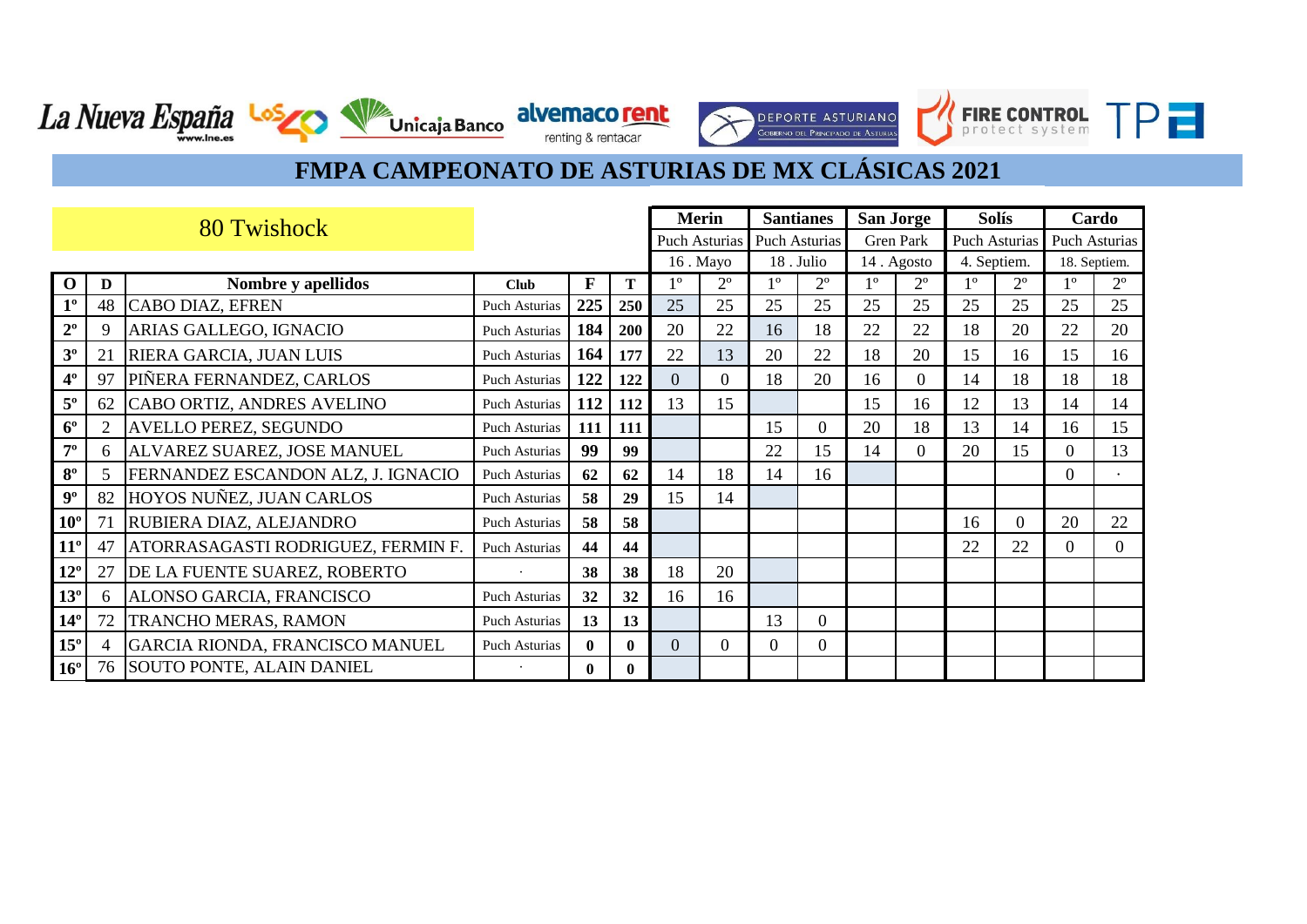renting & rentacar

**DEPORTE ASTURIANO** CORRENO DEL PONICIONO DE ASTU

FIRE CONTROL TP -

Unicaja Banco due maco rent

La Nueva España Los

|                | <b>Pre 78</b> |                                    |                      |             |              |                | <b>Merin</b>         |             | <b>Santianes</b>     |             | <b>San Jorge</b> | <b>Solís</b>         |             | Cardo         |             |
|----------------|---------------|------------------------------------|----------------------|-------------|--------------|----------------|----------------------|-------------|----------------------|-------------|------------------|----------------------|-------------|---------------|-------------|
|                |               |                                    |                      |             |              |                | <b>Puch Asturias</b> |             | <b>Puch Asturias</b> |             | Gren Park        | <b>Puch Asturias</b> |             | Puch Asturias |             |
|                |               |                                    |                      |             |              |                | 16. Mayo             |             | 18. Julio            | 14. Agosto  |                  | 4. Septiem.          |             | 18. Septiem.  |             |
| $\mathbf 0$    | D             | Nombre y apellidos                 | <b>Club</b>          | $\mathbf F$ | T            | 1 <sup>0</sup> | $2^{\circ}$          | $1^{\circ}$ | $2^{\circ}$          | $1^{\circ}$ | $2^{\circ}$      | $1^{\circ}$          | $2^{\circ}$ | $1^{\circ}$   | $2^{\circ}$ |
| $1^{\circ}$    | 61            | <b>LOPEZ LUIS, RICARDO</b>         | MC Zalla             | 211         | 224          | 13             | 14                   | 25          | 25                   | 25          | 25               | 25                   | 22          | 25            | 25          |
| $2^{\circ}$    | 33            | GALLO GALLEGO, ROBERTO JESUS       | <b>Puch Asturias</b> | 159         | 159          | 20             | 20                   | 22          | 20                   | 22          | 11               |                      |             | 22            | 22          |
| $3^{\rm o}$    | 22            | LOPEZ SUAREZ, AGUSTIN              | MX Candamo           | 131         | 131          | 22             | 25                   | 20          | 22                   |             |                  | 22                   | 20          |               |             |
| $4^{\rm o}$    | 25            | ETXEBARRIA GONZALEZ, ANDER         | MC Zalla             | 116         | 116          | 25             | 18                   |             |                      | 20          | 22               | 16                   | 15          | $\Omega$      | $\Omega$    |
| $5^{\rm o}$    | 89            | PEREIRA ALVAREZ, EDUARDO           | Puch Asturias        | 104         | 104          | $\Omega$       | $\overline{0}$       |             |                      | 16          | 14               | 20                   | 16          | 20            | 18          |
| $6^{\circ}$    | 21            | ARIAS CARRO, JOSE IGNACIO          | Moto Nava            | 100         | 100          |                |                      | 16          | 16                   | 15          | 15               |                      |             | 18            | 20          |
| $7^{\circ}$    | 97            | VADILLO RODRIGUEZ, ASIER           | MC Zalla             | 79          | 79           | 18             | $\overline{0}$       | 15          | 14                   | 12          | 20               |                      |             |               |             |
| $\mathbf{8^o}$ | 14            | GALDONA MACAZAGA, LEANDRO          | Gernika Off Road     | 76          | 76           | 15             | 0                    | 13          | 18                   | 14          | 16               |                      |             |               |             |
| $9^{\rm o}$    | 5             | GARCIA RIONDA, FRANCISCO MANUEL    | <b>Puch Asturias</b> | 61          | 61           |                |                      |             |                      |             |                  | 15                   | 14          | 16            | 16          |
| $10^{\circ}$   | 44            | <b>ALVAREZ ALVAREZ, ABEL</b>       |                      | 54          | 54           | 14             | 22                   | 18          | $\overline{0}$       |             |                  |                      |             |               |             |
| $11^{\circ}$   | 27            | VAREA ANGEL, ANGEL DANIEL          | Jarrero              | 54          | 54           |                |                      | 14          | 15                   | 13          | 12               |                      |             |               |             |
| $12^{\circ}$   | 9             | MARTINEZ JAUREGUI, AITOR           | Aiala                | 39          | 39           |                |                      |             |                      |             |                  | 14                   | 25          |               |             |
| $13^{\circ}$   | 50            | <b>BLANCO MARIN, JUAN JOSE</b>     | Villarejo            | 36          | 36           |                |                      |             |                      | 18          | 18               |                      |             |               |             |
| $14^{\circ}$   | 12            | OJANGUREN MARIN, JUAN MANUEL       | Gernika Off Road     | 36          | 36           | 12             | $\Omega$             |             |                      | 11          | 13               |                      |             |               |             |
| $15^{\circ}$   | 38            | VALDES FERNANDEZ, FERNANDO         |                      | 31          | 31           | 16             | 15                   |             |                      |             |                  |                      |             |               |             |
| $16^{\circ}$   | 3             | AGUINAGALDE BELDARRAIN, ANDONI     | Rafagas MC           | 31          | 31           |                |                      |             |                      |             |                  | 18                   | 13          |               |             |
| $17^{\circ}$   | 6             | <b>GONZALEZ ALVAREZ, ELOY</b>      | Puch Asturias        | 25          | 25           |                |                      |             |                      |             |                  | 13                   | 12          |               |             |
| $18^{\circ}$   | 47            | ATORRASAGASTI RODRIGUEZ, FERMIN F. | Puch Asturias        | 18          | 18           |                |                      |             |                      |             |                  | $\theta$             | 18          |               |             |
| $19^{\circ}$   |               | MORO GONZALEZ, JAVIER NICOLAS      | Puch Asturias        | 16          | 16           | $\overline{0}$ | 16                   | $\Omega$    | $\theta$             |             |                  |                      |             |               |             |
| $20^{\circ}$   | 80            | ALMARZA POZO, ANGEL                | Villarejo            | $\Omega$    | $\mathbf{0}$ |                |                      |             |                      | $\Omega$    | $\overline{0}$   |                      |             |               |             |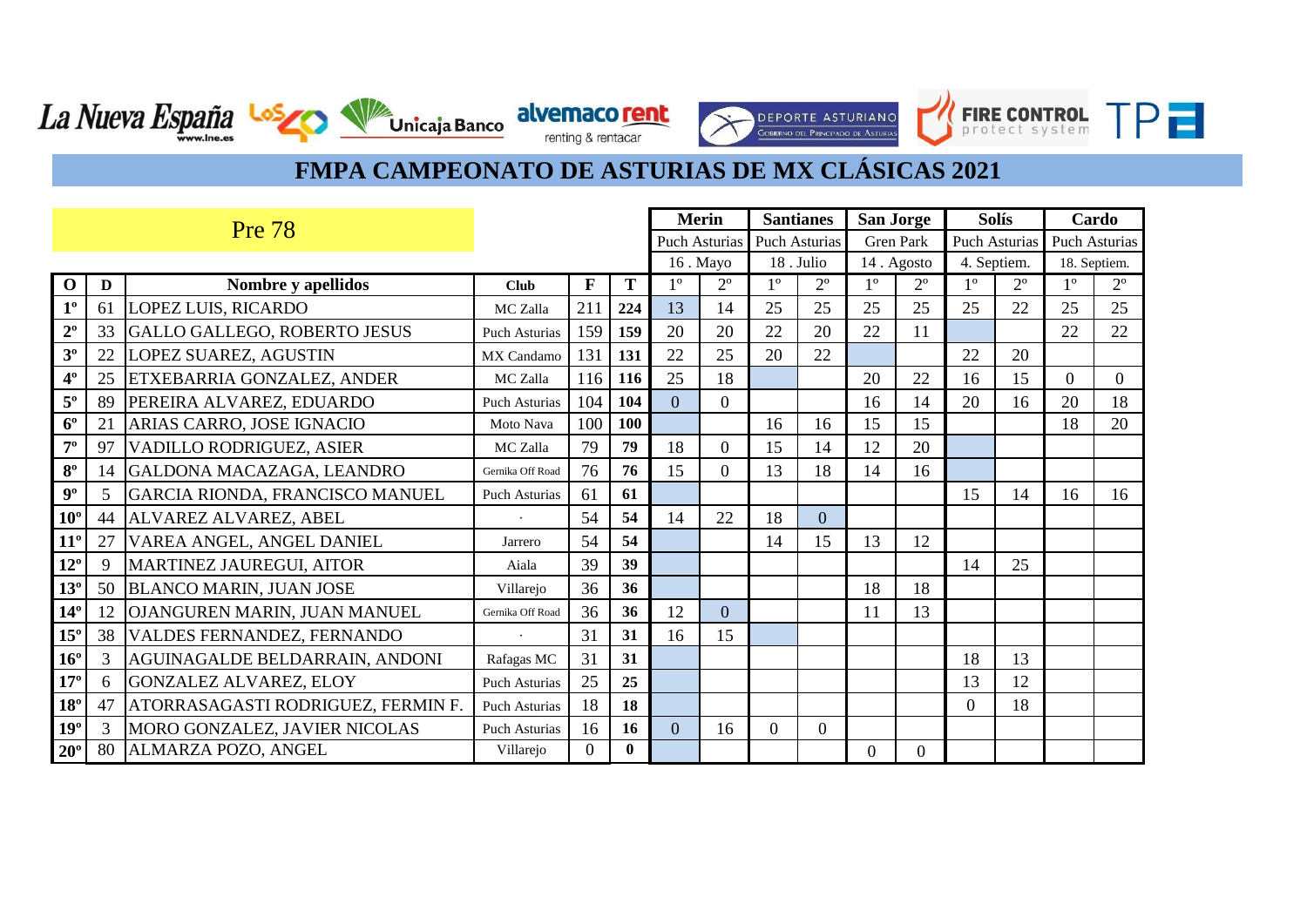FIRE CONTROL

Г

**DEPORTE ASTURIANO** 

CORREND DEL PRINCIPADO DE ASTIR

**TPF** 

Unicaja Banco alvemaco rent

La Nueva España Los

|                 | Twinshock       |                                      |                      |                 |                 | <b>Merin</b>    |                 | <b>Santianes</b> |                      | <b>San Jorge</b> |                  | <b>Solís</b> |                      | Cardo                |             |
|-----------------|-----------------|--------------------------------------|----------------------|-----------------|-----------------|-----------------|-----------------|------------------|----------------------|------------------|------------------|--------------|----------------------|----------------------|-------------|
|                 |                 |                                      |                      |                 |                 |                 | Puch Asturias   |                  | <b>Puch Asturias</b> |                  | <b>Gren Park</b> |              | <b>Puch Asturias</b> | <b>Puch Asturias</b> |             |
|                 |                 |                                      |                      |                 |                 |                 | 16. Mayo        |                  | 18. Julio            |                  | 14. Agosto       | 4. Septiem.  |                      | 18. Septiem.         |             |
| $\Omega$        | D               | Nombre y apellidos                   | <b>Club</b>          | F               | Т               | 1 <sup>0</sup>  | $2^{\circ}$     | 1 <sup>o</sup>   | $2^{\circ}$          | 10               | $2^{\circ}$      | 10           | $2^{\circ}$          | 1 <sup>0</sup>       | $2^{\circ}$ |
| 1 <sup>0</sup>  |                 | <b>GARCIA GARCIA, JAIRO</b>          | <b>Puch Asturias</b> | 225             | 250             | 25              | 25              | 25               | 25                   | 25               | 25               | 25           | 25                   | 25                   | 25          |
| $2^{\circ}$     | 58              | ECHEVARRIA LATATU, EDUARDO           | MC Zalla             | 159             | 159             | 20              | 22              | 15               | 18                   | 20               | 20               | 22           | 22                   |                      |             |
| 3 <sup>0</sup>  | 45              | FLOREZ RODRIGUEZ, FRAN. JAVIER       | <b>Puch Asturias</b> | 154             | 154             | 22              | 20              |                  |                      | 18               | 18               | 16           | 20                   | 20                   | 20          |
| 4 <sup>°</sup>  | 66              | PIÑERA FERNANDEZ, GONZALO            | <b>Puch Asturias</b> | 150             | 150             | 18              | 18              | 20               | 22                   | 16               | $\overline{0}$   | 20           | 18                   | $\Omega$             | 18          |
| $5^{\rm o}$     | 11              | REDONDO FERNANDEZ, MARCOS            | Moto Nava            | 122             | 122             | 14              | 16              | 12               | 15                   |                  |                  | 15           | 16                   | 18                   | 16          |
| $6^{\circ}$     | 73              | VALBUENA ALVAREZ, DAVID              | Moto Nava            | 111             | 111             | 11              | 12              | 11               | 12                   | 11               | $\Omega$         | 12           | 13                   | 14                   | 15          |
| $7^{\circ}$     | 15              | ROZA LEON, BRUNO                     | Valdesoto            | 88              | 88              |                 |                 |                  |                      | 22               | 22               |              |                      | 22                   | 22          |
| $8^{\circ}$     | 63              | ECHEVARRIA LATATU, JUAN IGNACIO      | MC MX Noja           | 81              | 81              |                 |                 | 9                | $\Omega$             | $\tau$           | 10               | 14           | 12                   | 15                   | 14          |
| $9^{\circ}$     | 8               | <b>RODRIGUEZ SILVA, JOSE CARLOS</b>  | Leonés Carrizo       | 73              | 73              | 10              | $\overline{0}$  |                  |                      | 8                | 12               | 13           | 14                   | 16                   | $\Omega$    |
| 10 <sup>c</sup> | $\overline{71}$ | GARCIABLANCO ALONSO, LUIS            | Puch Asturias        | 65              | 65              | $\overline{16}$ | $\overline{15}$ | 18               | $\overline{16}$      |                  |                  |              |                      |                      |             |
| $11^{\circ}$    | 87              | AMPURUA ZUNZUNEGUI, JOSE ANTONIO     | MC Zalla             | 48              | 48              |                 |                 | 10               | 13                   | 12               | 13               |              |                      |                      |             |
| $12^{\circ}$    | 82              | <b>GARCIA FERNANDEZ, JOSE M.</b>     | Aiala                | 42              | 42              |                 |                 | 22               | 20                   |                  |                  |              |                      |                      |             |
| $13^{\circ}$    | 57              | PEÑA GONZALEZ, CHINDASVINTO          | MC Zalla             | 33              | 33              | 13              | $\overline{0}$  |                  |                      | 9                | 11               |              |                      |                      |             |
| $14^{\circ}$    | 97              | VADILLO RODRIGUEZ, ASIER             | MC Zalla             | 33              | 33              |                 |                 |                  |                      |                  |                  | 18           | 15                   |                      |             |
| $15^\circ$      | 10              | ZABAULA OTEGUI, MARCOS               |                      | 30              | 30              |                 |                 |                  |                      | 14               | 16               |              |                      |                      |             |
| $16^{\circ}$    | 6               | <b>CUBEIRO MARTINEZ, NICOLAS</b>     |                      | 29              | 29              | 15              | 14              |                  |                      |                  |                  |              |                      |                      |             |
| 17 <sup>°</sup> |                 | 995 FORJAN GERPE, CLAUDIO JOSE       | Motopark Cerceda     | 28              | 28              |                 |                 |                  |                      | 13               | 15               |              |                      |                      |             |
| $18^\circ$      | 34              | GONZALEZ CUETOS, PABLO               | <b>Puch Asturias</b> | $\overline{27}$ | $\overline{27}$ | $\Omega$        | $\overline{13}$ | 14               | $\Omega$             |                  |                  |              |                      |                      |             |
| $19^{\circ}$    | 30              | GARCIABLANCO ALONSO, ALBERTO         |                      | 24              | 24              |                 |                 | 13               | 11                   | $\Omega$         | $\overline{0}$   |              |                      |                      |             |
| $20^{\circ}$    | 191             | <b>SANCHEZ MARTI, JUAN FRANCISCO</b> | MotorSport           | 24              | 24              |                 |                 |                  |                      | 10               | 14               |              |                      |                      |             |
| $21^{\circ}$    | 85              | <b>BAYO GARCIA, FABRICIANO</b>       | Villarejo            | 15              | 15              |                 |                 |                  |                      | 15               | $\overline{0}$   |              |                      |                      |             |
| $22^{\circ}$    | 89              | NIETO GARCIA, JAVIER                 |                      | 13              | 13              |                 |                 |                  |                      |                  |                  |              |                      | 13                   | $\theta$    |
| $23^\circ$      | $\overline{2}$  | DOCAMPO LOPEZ, JORGE MANUEL          |                      | 12              | 12              | 12              | $\overline{0}$  |                  |                      |                  |                  |              |                      | $\overline{0}$       | $\Omega$    |
| $24^\circ$      | 48              | <b>BOTTACIN, MARCIO</b>              | MotorSport           | 8               | 8               |                 |                 | 8                | $\Omega$             |                  |                  |              |                      |                      |             |
| $25^\circ$      | 43              | <b>ESTEBAN FLORES, JAVIER</b>        |                      | 8               | 8               |                 |                 | 8                | $\Omega$             |                  |                  |              |                      |                      |             |
| $26^\circ$      | 77              | DANTIN PENA, LUIS A.                 | Macotera Racing      | $\Omega$        | $\mathbf{0}$    |                 |                 |                  |                      | 0                | $\Omega$         |              |                      |                      |             |
| $27^{\circ}$    | 27              | DE LA FUENTE SUAREZ, ROBERTO         |                      | $\Omega$        | $\mathbf{0}$    | $\overline{0}$  | $\overline{0}$  |                  |                      |                  |                  |              |                      |                      |             |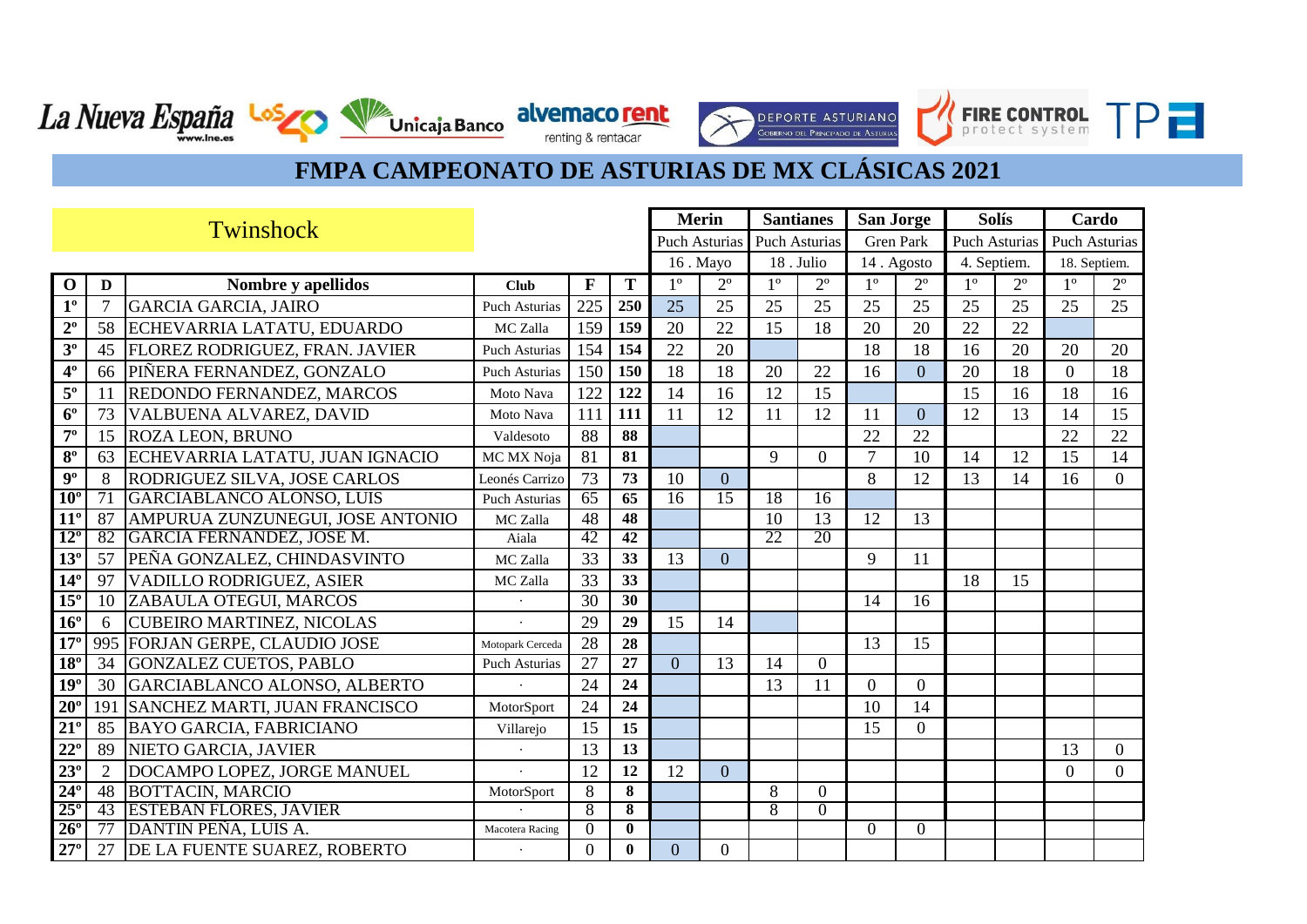**DEPORTE ASTURIANO**<br>GOBIERNO DEL PRINCIPADO DE ASTURIAS

FIRE CONTROL TP

La Nueva España Los Vanicaja Banco alvemaco rent

|                | Evo |                                    |                      |              |              |          | Merin         | <b>Santianes</b> |                      | <b>San Jorge</b> |                  | <b>Solís</b>         |                | Cardo         |              |
|----------------|-----|------------------------------------|----------------------|--------------|--------------|----------|---------------|------------------|----------------------|------------------|------------------|----------------------|----------------|---------------|--------------|
|                |     |                                    |                      |              |              |          | Puch Asturias |                  | <b>Puch Asturias</b> |                  | <b>Gren Park</b> | <b>Puch Asturias</b> |                | Puch Asturias |              |
|                |     |                                    |                      |              |              |          | 16. Mayo      |                  | 18. Julio            | 14. Agosto       |                  | 4. Septiem.          |                |               | 18. Septiem. |
| $\Omega$       | D   | Nombre y apellidos                 | <b>Club</b>          | $\mathbf{F}$ |              | 10       | $2^{\circ}$   | 10               | $2^{\circ}$          | 10               | $2^{\circ}$      | 10                   | $2^{\circ}$    | 10            | $2^{\circ}$  |
| $1^{\circ}$    | 37  | CANCIO TRELLES, SANTIAGO           | Valdesoto            | 200          | 200          | 25       | 25            | 25               |                      | 25               | 25               | 25                   | 25             | 25            | 0            |
| $2^{\circ}$    | 35  | <b>FERNANDEZ RODRIGUEZ, ANDRES</b> | <b>Puch Asturias</b> | 182          | 182          | 22       | 22            | 22               | 25                   | $\Omega$         | 0                | 22                   | 22             | 22            | 25           |
| $3^{\circ}$    | 89  | PEREIRA ALVAREZ, EDUARDO           | Puch Asturias        | 153          | 153          | 20       | 20            |                  |                      | 16               | 15               | 20                   | 20             | 20            | 22           |
| 4 <sup>°</sup> | 81  | <b>RUBIO SERRANO, JAVIER</b>       | MC Piloña            | 141          | 141          |          |               | 16               | 20                   | 18               | 20               | 18                   | 16             | 15            | 18           |
| $5^{\circ}$    | 30  | LOPEZ GONZALEZ, JAVIER             | Valdesoto            | 135          | 135          |          |               | 15               | 18                   | 15               | 18               | 13                   | 18             | 18            | 20           |
| $6^{\circ}$    | 85  | <b>VALLEJO CRUZ, LUIS</b>          | MC Piloña            | 134          | 134          | 18       | 16            | 18               | 22                   |                  |                  | 16                   | 14             | 14            | 16           |
| $7^{\circ}$    |     | ARGÜESO MARTINEZ, PABLO            | <b>Puch Asturias</b> | 132          | 145          | 14       | 15            | 14               | 16                   | 14               | 14               | 15                   | 15             | 13            | 15           |
| $8^{\circ}$    |     | ARIAS GALLEGO, IGNACIO             | Puch Asturias        | 119          | <b>119</b>   | 15       | 18            | 20               | $\Omega$             | 20               | 16               | 14                   | $\overline{0}$ | 16            |              |
| $9^{\circ}$    | 43  | URRA LOPEZ, FERNANDO               | Ziki Team            | 44           | 44           |          |               |                  |                      | 22               | 22               |                      |                |               |              |
| $10^{\circ}$   |     | GARCIABLANCO ALONSO, ALBERTO       |                      | 30           | 30           | 16       | 14            |                  |                      |                  |                  |                      |                |               |              |
| $11^{\circ}$   | 67  | PRIETO CASO, CARLOS MIGUEL         |                      | 13           | 13           |          |               | 13               | $\Omega$             |                  |                  |                      |                |               |              |
| $12^{\circ}$   |     | 66 SANCHEZ DIAZ, RAFAEL            | <b>Puch Asturias</b> | 0            | $\mathbf{0}$ |          |               |                  |                      |                  |                  | .12                  | .16            |               |              |
| $13^{\circ}$   |     | ARIAS CARRO, JOSE IGNACIO          | Moto Nava            |              | 0            | $\Omega$ |               |                  |                      |                  |                  |                      |                |               |              |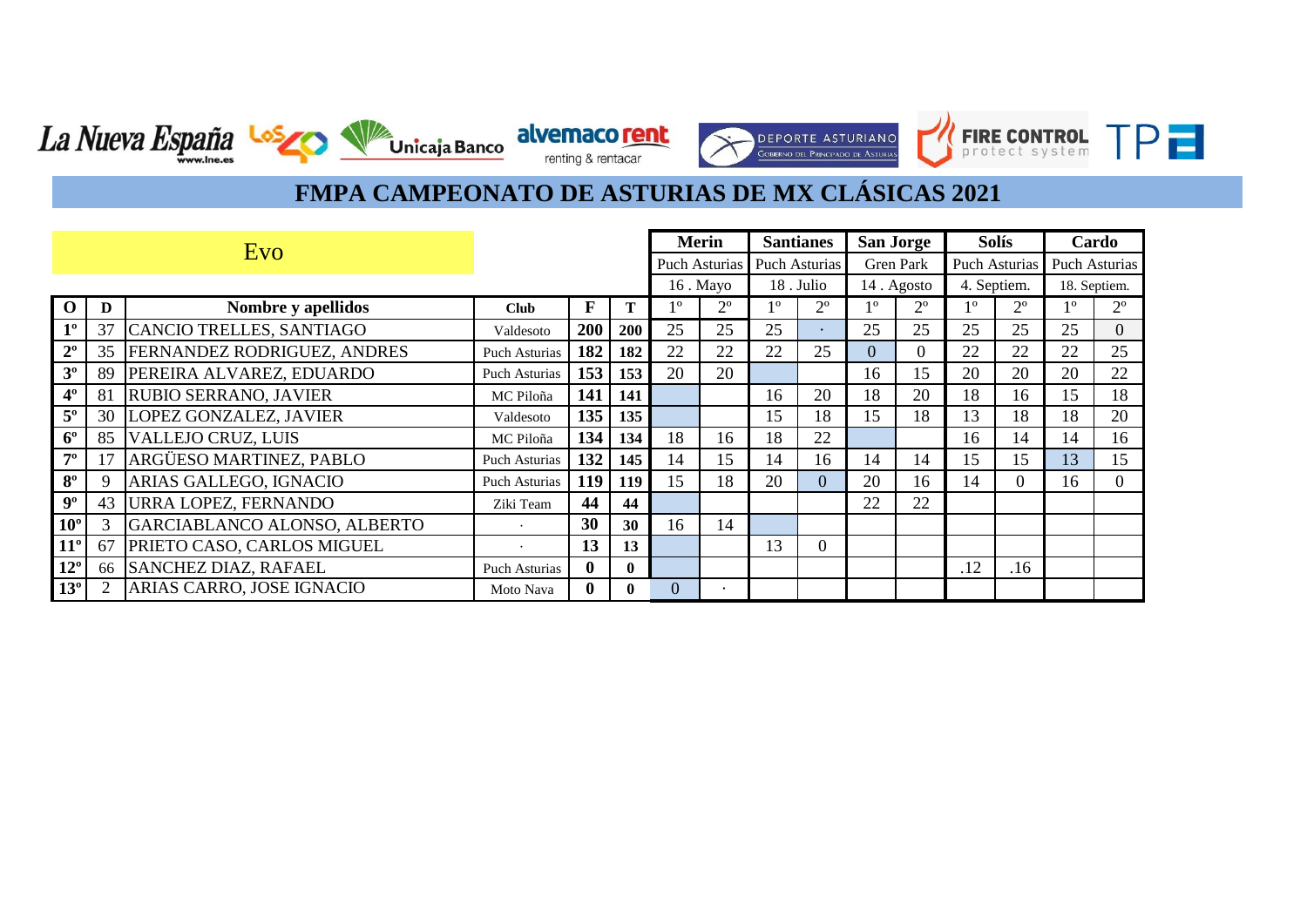$\rightarrow$ 

**DEPORTE ASTURIANO**<br>GOBERNO DEL PRINCIPADO DE ASTURIAS

FIRE CONTROL TPT

La Nueva España Los VIII Unicaja Banco alvemaco rent

|                 | <b>Super Evo</b> |                                     |                      |     |     | <b>Merin</b>   |                        | <b>Santianes</b>       |             | <b>San Jorge</b> |                        |             | <b>Solís</b>           | Cardo          |                |
|-----------------|------------------|-------------------------------------|----------------------|-----|-----|----------------|------------------------|------------------------|-------------|------------------|------------------------|-------------|------------------------|----------------|----------------|
|                 |                  |                                     |                      |     |     |                | <b>Puch Asturias</b>   | <b>Puch Asturias</b>   |             |                  | <b>Gren Park</b>       |             | <b>Puch Asturias</b>   | Puch Asturias  |                |
|                 |                  |                                     |                      |     |     |                | 16. Mayo               |                        | 18. Julio   |                  | 14. Agosto             | 4. Septiem. |                        | 18. Septiem.   |                |
| $\mathbf 0$     | D                | Nombre y apellidos                  | Club                 | F   | T   | $1^{\circ}$    | $\overline{2^{\circ}}$ | $\overline{1^{\circ}}$ | $2^{\circ}$ | $1^{\circ}$      | $\overline{2^{\circ}}$ | $1^{\circ}$ | $\overline{2^{\circ}}$ | $1^{\circ}$    | $2^{\circ}$    |
| 1 <sup>0</sup>  | 3                | PANDO MEDINA, CARLOS                | MC Piloña            | 219 | 241 | 25             | 25                     | 22                     | 25          | 22               | 22                     | 25          | 25                     | 25             | 25             |
| $2^{\circ}$     | 4                | MIRANDA RODRIGUEZ, DAVID            | Villaviciosa         | 207 | 229 | 22             | 22                     | 25                     | 22          | 25               | 25                     | 22          | 22                     | 22             | 22             |
| 3 <sup>o</sup>  | 5                | <b>ROZA LEON, BRUNO</b>             | Valdesoto            | 156 | 156 |                |                        | 20                     | 20          | 20               | 20                     | 16          | 20                     | 20             | 20             |
| $4^{\circ}$     | 78               | DE LA PEÑA GARCIA, LUIS             | MX Candamo           | 128 | 128 | $\overline{0}$ | 14                     | 14                     | 18          | 13               | 15                     | 15          | 13                     | 13             | 13             |
| $5^{\rm o}$     | 63               | <b>GONZALEZ GALAN, PEDRO CARLOS</b> | MX Candamo           | 118 | 118 | 13             | $\overline{0}$         | 11                     | 14          | 18               | 13                     | 13          | 12                     | 12             | 12             |
| $6^{\circ}$     | 34               | LOPEZ SUAREZ, AGUSTIN               | MX Candamo           | 110 | 110 | $\overline{7}$ | $\overline{0}$         | 16                     | 12          | $\Omega$         | 16                     | 14          | 15                     | 15             | 15             |
| $7^{\circ}$     | 21               | <b>CALDERON GARCIA, JORGE</b>       | Villaviciosa         | 84  | 84  |                |                        |                        |             | $\theta$         | 18                     | 18          | 16                     | 16             | 16             |
| $\bullet$       | 22               | DELGADO PEÑA, AITOR                 | MC Piloña            | 79  | 79  |                |                        | .11                    | 9.          | .12              | .11                    | .10         | .12                    | .11            | $\overline{3}$ |
| $8^{\rm o}$     | 10               | GARCIA GARCIA, FERNANDO REMIGIO     | Puch Asturias        | 76  | 76  | 20             | 20                     |                        |             |                  |                        |             |                        | 18             | 18             |
| $9^{\circ}$     | 94               | ALVAREZ MUÑIZ, DAVID                | Puch Asturias        | 73  | 73  | 15             | 15                     | $\overline{0}$         | $\Omega$    |                  |                        | 11          | 11                     | 11             | 10             |
| $10^{\circ}$    | 12               | <b>SANCHEZ PANDO, DIEGO</b>         | MC Piloña            | 67  | 67  | 11             | $\overline{0}$         | 15                     | 15          |                  |                        | 12          | 14                     | $\theta$       |                |
| $11^{\circ}$    |                  | NORIEGA PONTIGA, ADRIÁN             | Villaviciosa         | 66  | 66  |                |                        |                        |             |                  |                        | 20          | 18                     | 14             | 14             |
| $12^{\circ}$    | 83               | SUAREZ RODRIGUEZ, FRAN. DE BORJA    | <b>Puch Asturias</b> | 64  | 64  | $\overline{0}$ | 11                     | 12                     | 13          |                  |                        | 9           | 10                     | $\overline{0}$ | 9              |
| $13^{\circ}$    | 39               | <b>GUTIERREZ GARCIA, JUAN JOSE</b>  | <b>MX</b> Candamo    | 62  | 62  | 16             | $\theta$               | 18                     | 16          | $\Omega$         | 12                     |             |                        |                |                |
| $14^{\circ}$    | 29               | DIAZ ALVAREZ, DAVID                 | <b>Puch Asturias</b> | 62  | 62  | 8              | 10                     | 13                     | 11          | 12               | $\overline{0}$         |             |                        | $\theta$       | 8              |
| $15^{\circ}$    | 13               | PAREDES ALBAÑIL, ALFREDO            | Puch Asturias        | 59  | 59  | $\overline{0}$ | $\overline{0}$         | 10                     | 8           | 11               | 11                     | 10          | 9                      |                |                |
| $16^{\circ}$    | 15               | SANTAMARIA ORTIZ DE ZARATE, JON     | Zalla Off Road       | 38  | 38  |                |                        |                        |             | 15               | 14                     |             |                        | 9              | $\overline{0}$ |
| $17^{\circ}$    | 30               | LOPEZ GONZALEZ, JAVIER              | Valdesoto            | 34  | 34  | 18             | 16                     |                        |             |                  |                        |             |                        |                |                |
| $18^{\circ}$    | 93               | ALONSO ALVAREZ, EDGAR               | Valdesoto            | 32  | 32  | 14             | 18                     |                        |             |                  |                        |             |                        |                |                |
| 19 <sup>°</sup> | 51               | MARTINEZ CORTE, ATANASIO            | <b>Puch Asturias</b> | 25  | 25  | 9              | $\overline{0}$         |                        |             | 16               | $\Omega$               |             |                        |                |                |
| $20^\circ$      | 64               | GONZALEZ ESTEBANEZ, JOSE MANUEL     | <b>Puch Asturias</b> | 25  | 25  |                |                        |                        |             |                  |                        | 6           | 8                      | 6              | 5              |
| $21^{\circ}$    | 81               | <b>RUBIO SERRANO, JAVIER</b>        | MC Piloña            | 24  | 24  | 12             | 12                     |                        |             |                  |                        |             |                        |                |                |
| $22^{\circ}$    | 38               | <b>GARCIA MERA, JAIME</b>           |                      | 23  | 23  | 10             | 13                     |                        |             |                  |                        |             |                        |                |                |
| $23^\circ$      | 59               | <b>GONZALEZ GANCEDO, LUIS</b>       | Villaviciosa         | 21  | 21  |                |                        |                        |             |                  |                        |             |                        | 10             | 11             |
| $24^{\circ}$    | 27               | ALVAREZ FALCON, DANIEL              | Puch Asturias        | 19  | 19  | $\overline{0}$ | 0                      | 9                      | 10          |                  |                        |             |                        |                |                |